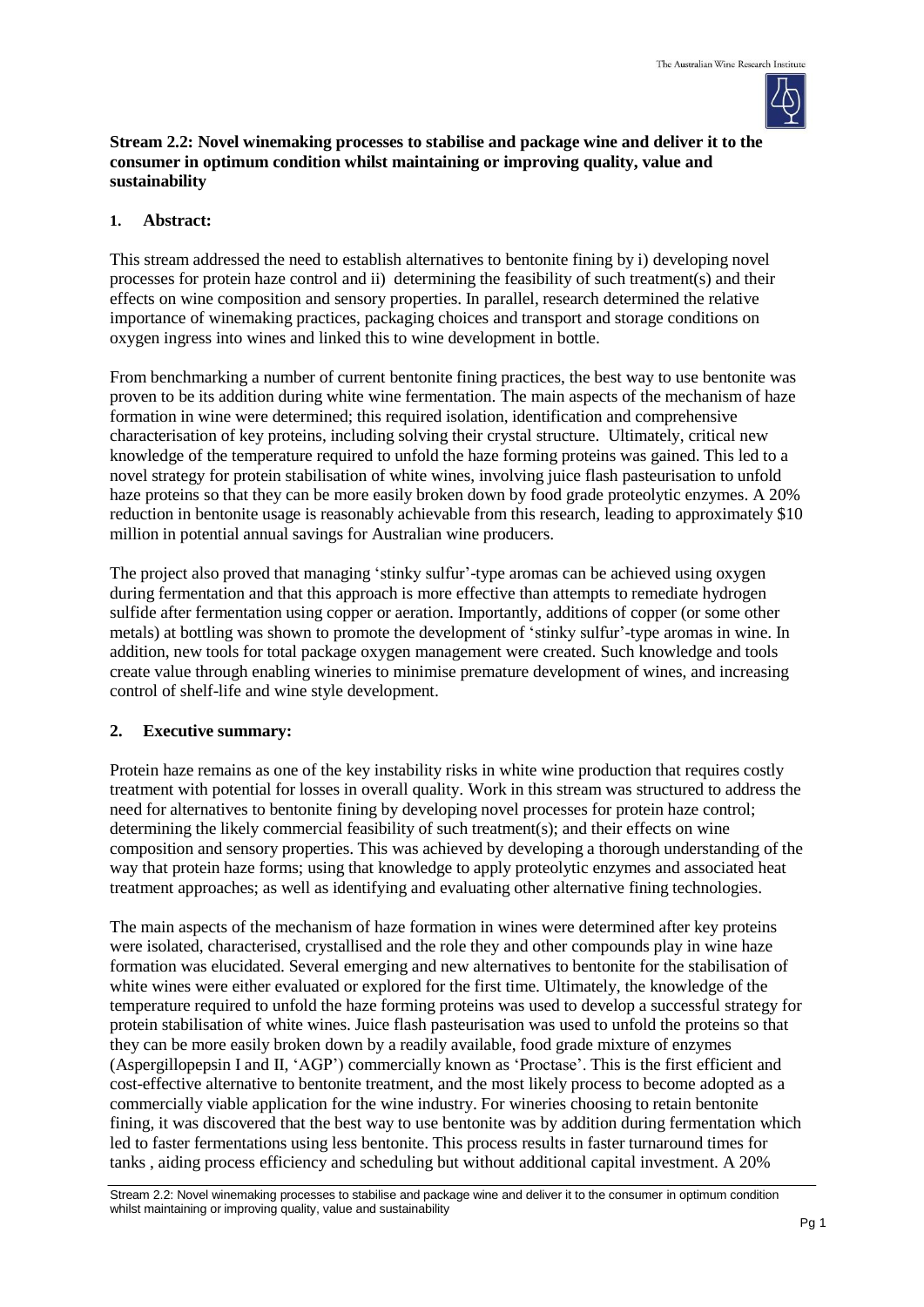

reduction in bentonite usage is reasonably achievable from this research, potentially leading to an approximately \$10 million annual saving in Australia.

At the outset of this stream, the industry also had few tools to predict shelf-life because the key controlling factors were poorly understood. Other work aimed to assess the relative importance of winemaking practices, packaging choices and transport and storage conditions on oxygen ingress into wines and to link this to wine development in bottle. This required research into, and application of, tools to estimate oxygen ingress into bottled wines.

It was also proved that managing 'stinky sulfur'-type aromas can be achieved using oxygen during fermentation and that this approach is more effective than attempts to remediate after fermentation using copper or aeration. Use of oxygen early in the fermentation can prevent the production of hydrogen sulfide (rotten egg aroma). Different oxygen levels during fermentation also lead to differing aroma and textures showing that oxygen exposure during ferment can be used to create different wine styles. Early or late post-ferment copper treatments are effective at reducing some undesirable sulfur compounds, but late copper additions increase the residual copper concentration. Post-ferment aeration treatments to remediate the undesirable aromas were not very effective. Thus, early oxygen exposure of crushed grapes plays a very important role in determining the 'stinky sulfur' aroma of a wine.

Research, with co-investment from a supplier, proved that copper additions at bottling can promote the formation of hydrogen sulfide post-bottling and that other metals affect the development of undesirable sulfur aromas in wine. Furthermore, while glutathione appears to protect the varietal sulfur compound responsible for tropical aroma (3-MH), copper is clearly detrimental to the concentration of this key aroma compound. This means that a wine's compositional characteristics such as glutathione, copper, varietal thiol profile and oxygen exposure all interact in a complex manner to define the sensory outcome after storage post-bottling. In red wine, oxygen exposure through micro-oxygenation or from transmission through the closure can modulate wine style. In addition, oxygen transmission through the closure can, in time, have a similar effect compared to oxygen pre-bottling through micro oxygenation. Such knowledge of wine style evolution post-bottling, and the closure performance parameters that underpin it, provides winemakers with greater influence over the style of their wine at the time it is purchased by consumers.

Validation and application of a new fluorescence-based oxygen measurement tool enabled direct quantification of total package oxygen (TPO) at bottling. Demonstration studies and comprehensive extension activities led to improved bottling line management by numerous wine businesses. Such new tools for TPO management also enabled wineries to minimise premature oxidation of wines; increase their control of shelf-life; and increase control over wine style development.

It is recommended that the pursuit of regulatory approval of Proctase by Food Standards Australia and New Zealand (FSANZ) and the Organisation Internationale de la Vigne et du Vin (OIV) is continued. Further opportunities can be realised from the knowledge of the haze formation mechanism; for example, future research could target proteases that degrade grape proteins at fermentation temperature ranges (which would remove the need for the protein unfolding step through pasteurisation as used in the current Proctase strategy). Continued research is required into the role of metals and the effects of metal management on reductive aroma formation, and the role of pre-fermentation oxygen and introduction of oxygen during fermentation in shaping wine style.

| <b>Affiliation</b>               | Area of support/contribution                                                 |
|----------------------------------|------------------------------------------------------------------------------|
| University of Queensland         | Thermal aggregation of purified grape and wine<br>proteins                   |
| <b>INRA, Montpellier, France</b> | Study of protein aggregation behaviour by<br><b>Dynamic Light Scattering</b> |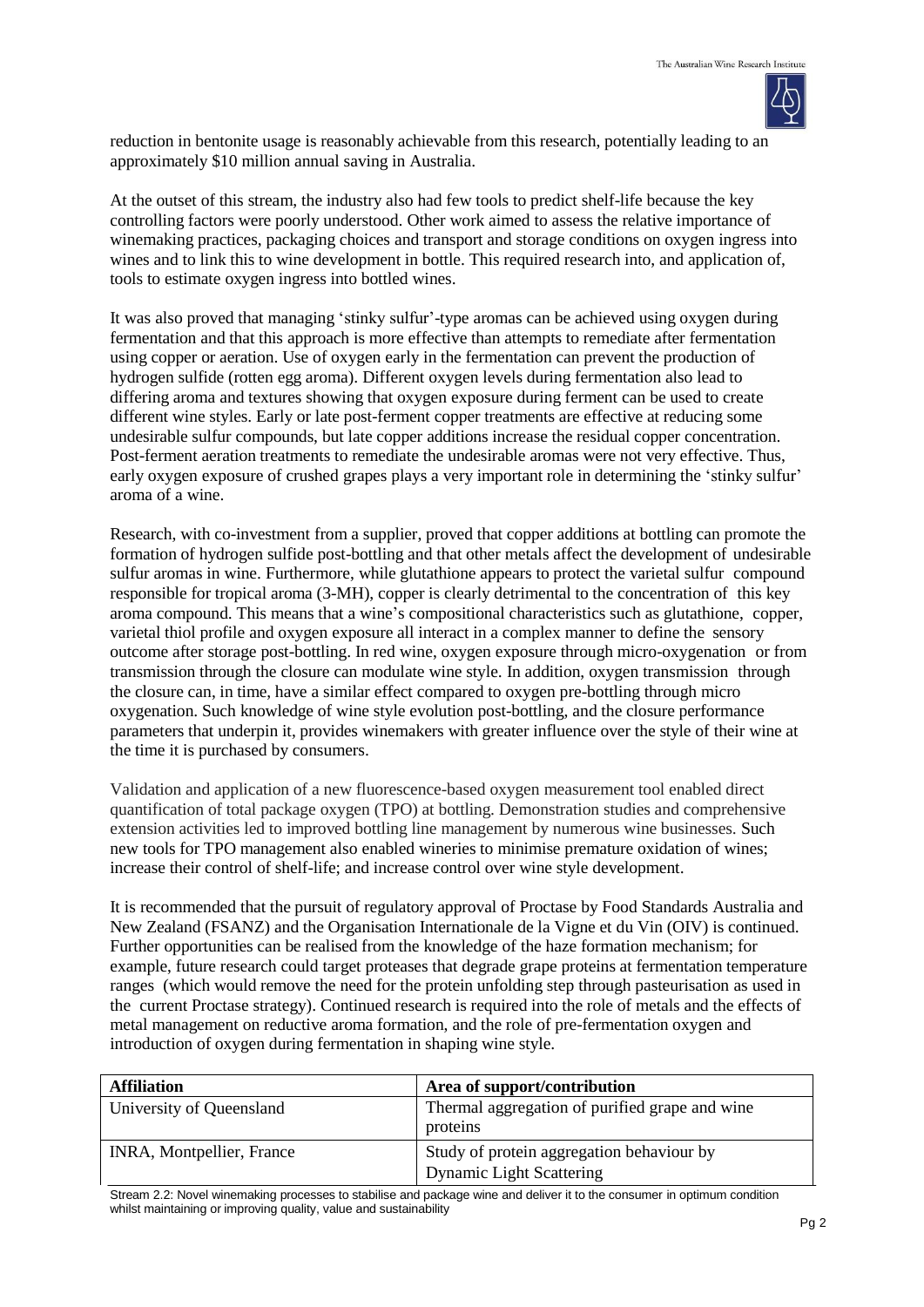

| <b>Affiliation</b>               | Area of support/contribution                               |
|----------------------------------|------------------------------------------------------------|
| Università degli Studi di Padvoa | Study of the mechanism of haze formation in white<br>wines |
| Macquarie University             | Proeomic analysis on wine proteins                         |
| <b>Treasury Wines Estates</b>    | Carrageenan for white wine stabilisation                   |
| <b>Flinders University</b>       | Crystal structure of haze proteins                         |
| Nomacorc                         | Oxygen management                                          |
| <b>Orlando Wines</b>             | Novel winemaking processes                                 |

# **3. Background:**

Protein haze is one of the key instabilities in white wine production which requires costly treatment with associated wine losses and potential quality downgrades. Most of these costs are associated with the quality downgrading of wine recovered from the bentonite lees. Work in this stream addressed the need to develop alternatives to bentonite fining by discovering novel proteolytic enzymes; developing new heat treatment regimes; and through a thorough understanding of the mechanisms that lead to haze formation.

In addition to protein haze formation after bottling, wine can also be placed at risk of oxidative or reductive spoilage and premature development through packaging, transport and storage decisions. At the start of this stream, the industry had little in the way of tools to predict shelf-life because the factors likely to impact on it were poorly understood. In particular, information was lacking or incomplete on what has the greatest influence on oxygen ingress and it was difficult to accurately quantify the amount of oxygen that was introduced into bottles during packaging and wine transfer operations.

Other work in this stream aimed to assess the relative importance of winemaking practices, packaging choices and transport and storage conditions, on oxygen ingress into wines and to link this to wine development in bottles and oxidative spoilage. This information is required to understand development of wine style throughout various stages of a bottled wine's life.

The expected outcomes of benefit to the Australian wine industry were:

- The ability to utilise innovative processes to stabilise wines against protein haze formation, and knowledge of the impact of these processes on wine quality.
- An enhanced ability to tailor wine packaging to wine style and development potential, and reduce the incidence of oxidative spoilage in bottled wines.

# **4. Stream objectives:**

The stream objectives were to:

- develop novel processes for protein haze control and determine the likely commercial feasibility of such treatment(s) and their effects on wine composition and sensory properties;
- develop a tool to estimate oxygen ingress into bottled wines and gain an understanding of the main parameters influencing oxygen ingress into bottled wine;
- $\bullet$  understand the relative impact of oxygen ingress, varying temperature, varying  $SO_2$  and ascorbic acid ratios and other wine compositional factors, including variety, on wine development and oxidative spoilage; and
- develop and validate algorithms and models predicting shelf-life of bottled wines.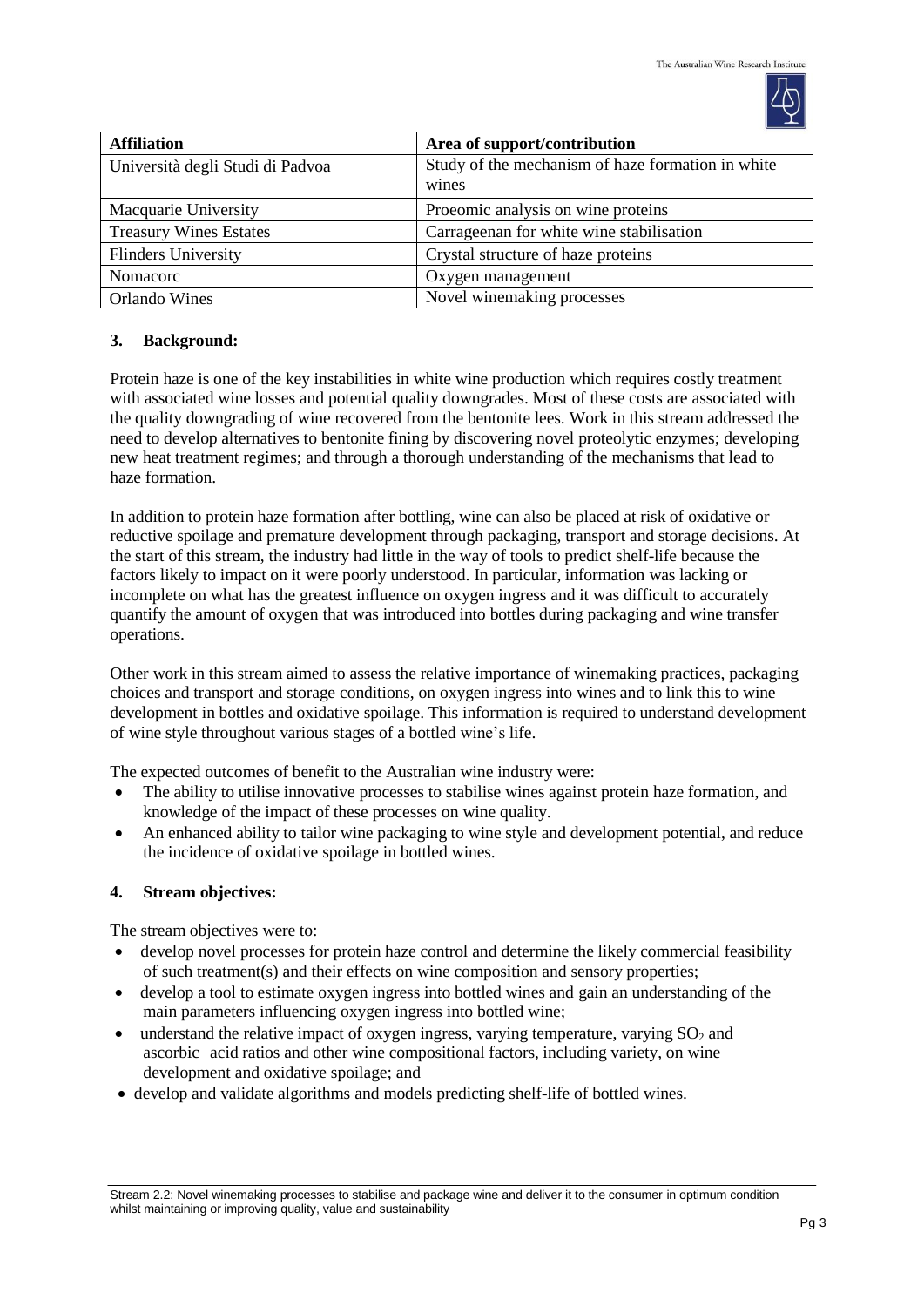

The main focus of the third objective was changed from 'temperature,  $SO<sub>2</sub>$  and ascorbic acid ratios' to the 'relative impact of oxygen ingress' component. This was because preliminary research indicated that the greatest value was likely to be returned from this shift of the main focus. In addition, both oxidative and reductive spoilage were addressed.

The fourth objective 'develop and validate algorithms and models predicting shelf-life of bottled wines' was addressed through an additional project 'The role of oxygen ingress at bottling and oxygen transmission during storage on wine development' that attracted co-investment from a supplier. The objective of this project became:

 Understanding the role of oxygen ingress at bottling and oxygen transmission during storage on wine development.

# **5. Methodology:**

In order to elucidate the mechanism of haze formation and obtain information required for trialling new prevention strategies, proteins from wines had to be purified and characterised, and their aggregation behaviour analysed in reconstitution experiments and in combination with other wine components. Experimental detail is provided in cited publications. Isolation of proteins from juice and wine was achieved by developing a two-step chromatographic method based on strong cation exchange (SCX) and hydrophobic interaction chromatography (HIC) (Van Sluyter et al. 2009). For protein characterisation, the purity of isolated proteins was assessed by sodium [dodecyl](http://en.wikipedia.org/wiki/Sodium_dodecyl_sulfate) sulfatepolyacrylamide gel electrophoresis (SDS-PAGE) and reverse phase-high performance liquid chromatography (RP-HPLC) and their identity was confirmed by peptide nano liquid chromatographymass spectrometry/mass spectrometry (LC-MS/MS) (Marangon et al. 2009). Unfolding temperature of purified proteins was measured by differential scanning calorimetry (DSC) (Falconer et al. 2010). Purified thaumatin-like proteins (TLPs) were crystallised using a high-throughput screening method (Van Sluyter et al. 2009), and the obtained crystals produced high resolution X-ray crystallography data (see RCSB protein databank links in references) that allowed their 3D structure to be determined. Reconstitution experiments were also used, whereby key components likely to be involved in haze formation were purified and added back to wines or model wines. The aggregation behavior upon heating of samples prepared with different combinations of purified proteins and other wine components was analysed by nephelometry (Marangon et al. 2011c), Dynamic Light Scattering (Marangon et al. 2011b), and Scanning Ion Occlusion Sensing (Gazzola et al. 2012).

In order to assess the viability of alternatives to bentonite, new processing aids were first trialled at laboratory-scale to define the optimal conditions. If successful, these conditions were scaled up in small-scale winemaking experiments. Experimental wines were prepared with different treatments (as carrageenan, pectin, zirconia, flash pasteurisation with proctase, bentonite), and characterised through chemical and sensory analysis (Marangon et al. 2012b; Marangon et al. 2012a; Marangon et al. 2011a).

Oxygen ingress measurements were carried out using a PreSens Fibox 3 trace v3 oxygen meter as described by Ugliano et al. (2011). The mid infra-red (MIR) spectra of wines were recorded as described by Cozzolino and Curtin (2012). Wine color was measured using a Varian/Cary 300 Spectrophotometer, as described by Skouroumounis et al. (2005). Gas chromatography (GC) coupled to sulfur chemiluminescence detection was used to analyse low molecular weight sulfur compounds (LMWSC). Wines were analysed for their LMWSC profiles using an Agilent 355 SCD sulfur chemiluminescence detector coupled to an Agilent 6890A gas chromatograph as described by Siebert et al. (2010). The varietal thiol 3-mercaptohexanol (3-MH) was quantified as the pentafluorobenzyl derivative using a stable isotope dilution assay, by means of solid phase microextraction (SPME)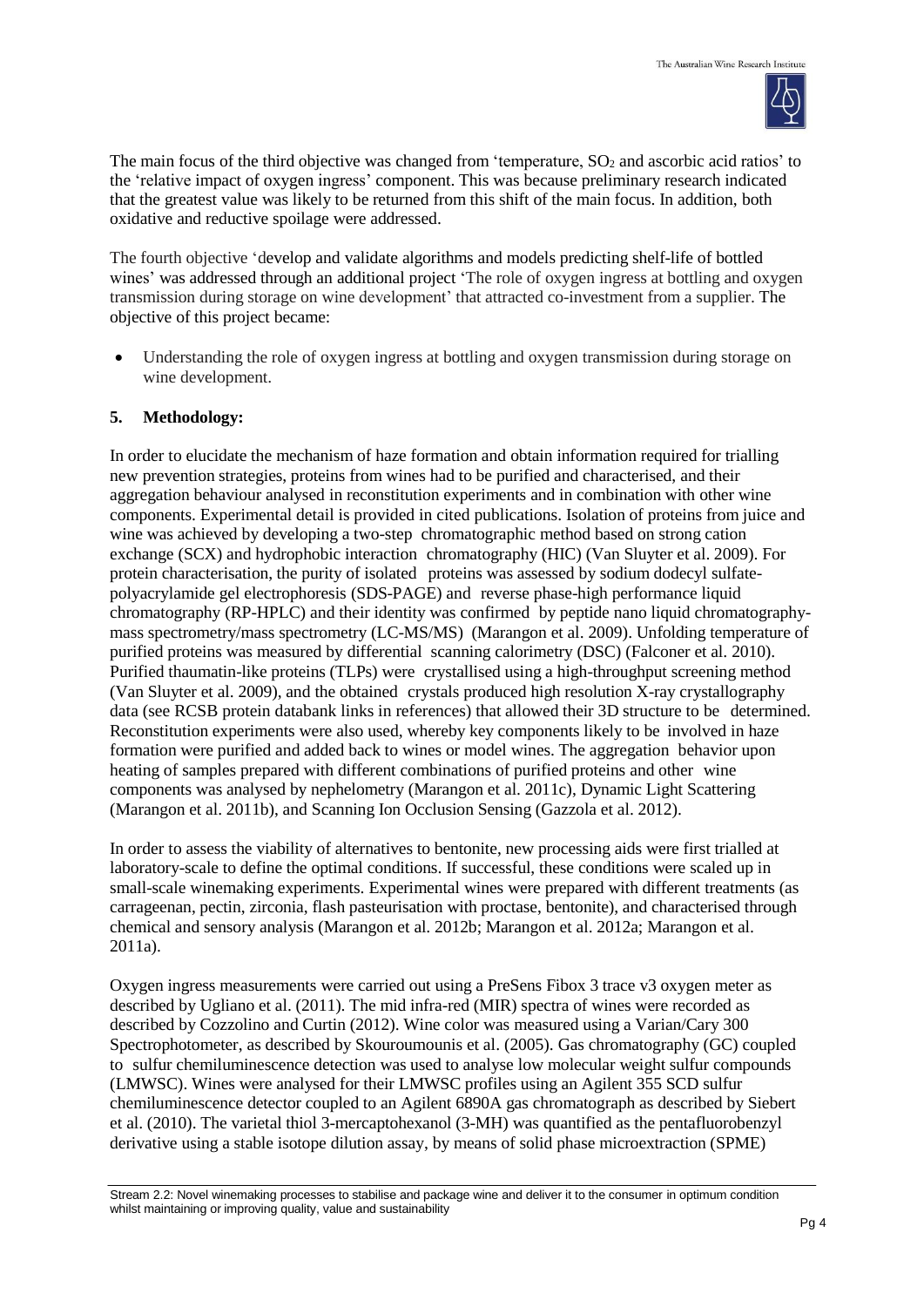

coupled with GC-MS as described by Ugliano et al. (2011). Wines and stock solutions were analysed for their metal concentrations by Flinders Analytical, Flinders University (Adelaide, Australia) using an Agilent 7500 cx inductively coupled plasma mass spectrometers (Agilent Technologies, Tokyo, Japan) as described in Thiel et al. (2004).

Glutathione was measured as described by Du Toit (2007) and the concentration of methionine was determined by the Australian Proteome Analysis Facility (Macquarie University, Sydney, Australia). A more specialised method analysing 22 amino acids including cysteine was developed and implemented by the AWRI, as described by Seiwert and Karst (2007).

Red and white winemaking was undertaken on various scales including 10 mL , 1 L, 2 L, 20 L, 80 L, 900 L in rotary tanks, static tanks, coffee plungers, plastic containers, test tubes and lab equipment. Sensory descriptive analysis of wines was also performed.

# **6. Results and discussion:**

# **Novel processes for protein haze control, the likely commercial feasibility of such treatment(s) and their effects on wine composition and sensory properties**

#### *Mechanism of haze formation in wines*

Protein haze formation in white wines is a serious quality defect because consumers perceive hazy wines as faulty. Protein haze is caused by the presence of residual grape pathogenesis-related (PR) proteins in wines after bottling, in particular thaumatin-like proteins (TLPs) and chitinases. It is established that protein haze formation in wine is associated with the elevated temperatures that the wines can be exposed to during storage or transportation, and this can affect the stability of the PR proteins resulting in their aggregation into particles visible to the naked eye. Hence PR proteins need to be removed, and current industry practice to achieve this involves fining with bentonite clay. Research into alternatives to bentonite has been pursued because this fining method has several drawbacks. In order to find a valid substitute for bentonite, the mechanisms of protein haze formation were studied in detail. Research outputs have established that protein instability in wines is a two-step phenomenon: protein unfolding (a temperature mediated step) is followed by growth of particles (colloidal aggregation) due to the unfolded proteins sticking together. Key findings underpinning this understanding included:

- The development of protein purification methods to gain access to large amounts of purified grape proteins. This was critical to enable all subsequent aspects of the project, and was the first time such large-scale protein purification from wine was achieved (Van Sluyter et al. 2009).
- An advanced characterisation of critical proteins using proteomic and biochemistry techniques (Marangon et al. 2009).
- The solving of the crystal structure of a thaumatin-like protein. This detailed structural model provided novel insights into behaviour, mechanism and solutions to managing aggregation in wine.

Purified grape proteins were used to investigate the mechanism of haze formation in model and real wines by reconstituting samples with different components. Critically, chitinases were identified as mainly responsible for wine hazing and the small molecule sulfate was identified as a critical factor in modulating haze formation. The main aspects of the mechanism are now well established and represent a significant advancement. Key activities leading to this outcome were:

- Elucidation of the aggregation behaviour of purified proteins using different techniques and investigating different matrix effects (Gazzola et al. 2012; Marangon et al. 2011b, 2011c).
- Establishing the melting point of the main wine proteins (Falconer et al. 2010) which was critical to develop the Proctase management strategy (detailed below).
- Demonstration that chitinases easily unfold and aggregate while thaumatins were established as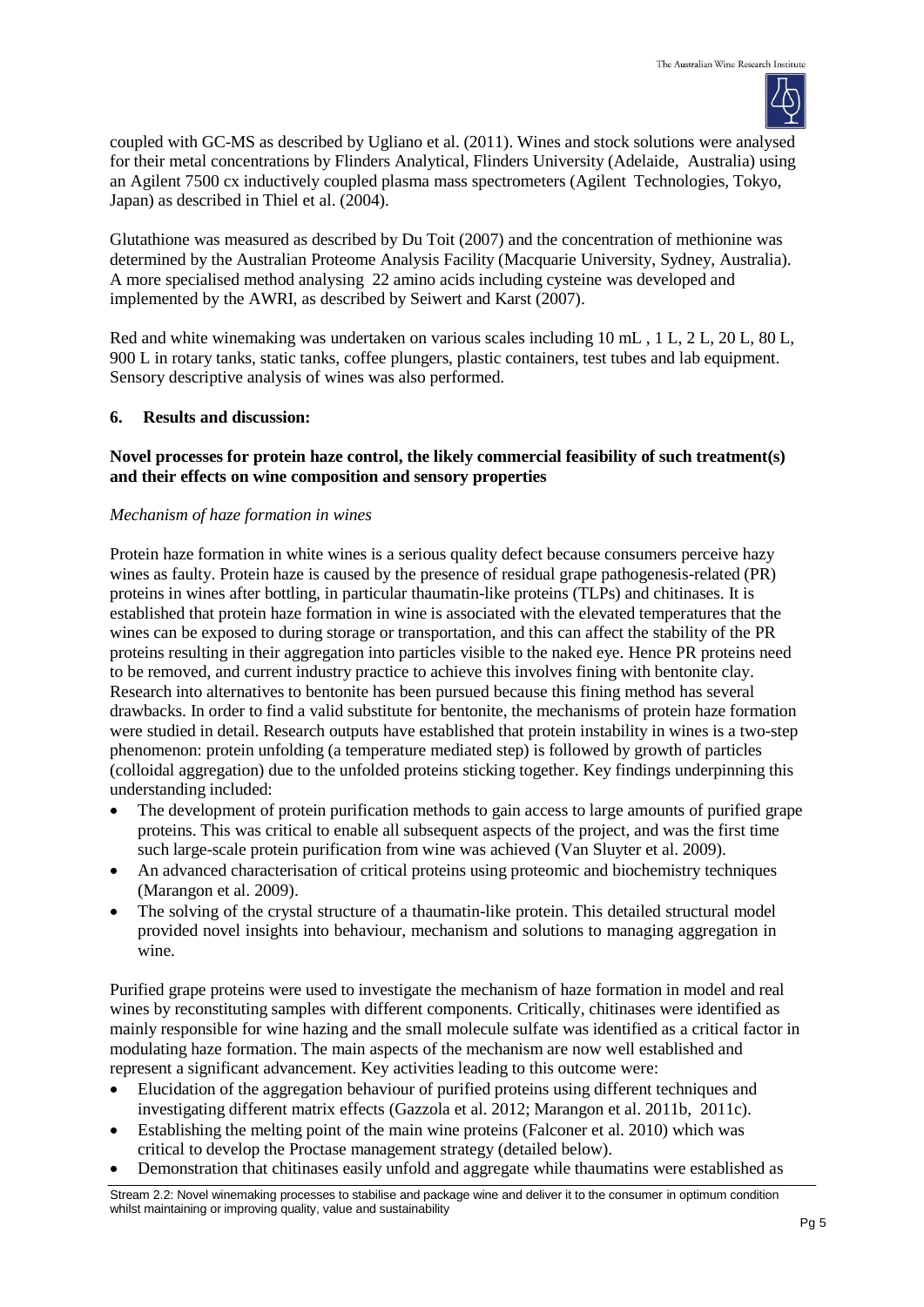more robust and with a reduced tendency to aggregate (Marangon et al. 2011b, 2011c

# *Novel processes for protein haze control and their commercial feasibility*

*S*tudy of the timing of bentonite addition during processing and its impact on wine stability and sensory characteristics led to recommendations about the most effective use of bentonite in typical wine production settings. The optimal approach is to use a large addition of 50-70% of the estimated total bentonite required before or during fermentation, and then repeat the final bentonite treatment on the wine (Pocock et al. 2011). Key advantages of using this strategy during the production process include increasing the fermentation rate; easier removal of the bulk of the bentonite along with the yeast lees at the end of fermentation; and less sensory impacts due to reduced amounts of bentonite required in wine to finalise stabilisation.

The viability of zirconia and surface engineered silica (SES) as protein adsorbents and alternatives to bentonite was also assessed. Zirconia in pellet form produced wines that were fully heat stable with minimal loss of wine as lees, with the advantage that zirconia can be easily regenerated. However, since significant amounts are required, the economic feasibility remains to be established (Marangon et al. 2011a). Proof of concept experiments demonstrated that SES binds proteins (Lucchetta et al. 2013); however the sensory effects and the potential for regeneration of the SES material remain to be investigated in detail.

Carrageenan and pectin were assessed for protein removal from wine and carrageenan showed more promise than pectin (Marangon et al. 2012a). A follow-up vintage trial confirmed that carrageenan was capable of fully removing wine proteins at low addition rates and without significant sensory effects, compared to bentonite fining as typically used by the wine industry. Some technical issues remain to be investigated though, including management of foaming risk; a potentially reduced filterability; and possible haze formation in treated wine from residual carrageenan (Marangon et al. 2013).

A protease from *Botrytis cinerea* (BcAP8) was identified with potential to degrade wine proteins and methods were established for production of larger quantities of BcAP8 required for further testing (van Sluyter et al. 2013).

A yeast mannoprotein that acts as haze protective factor (HPF) was produced through overexpression in genetically modified yeast and its addition to wine was shown to improve wine stability (Schmidt et al. 2009). However, HPF addition only resulted in partial stabilisation and large quantities of HPF were required. Thus, HPF addition does not appear to be a feasible approach for stabilising wine on a commercial-scale.

One of the most exciting and practical outcomes from this work builds on the fundamental knowledge that had been generated regarding the mechanism of haze formation, especially the role of heat treatments and temperature in folding and un-folding haze proteins. This led to the development and application of a practically and economically viable stabilisation method. This method was based on flash pasteurisation of juice in the presence of small amount of a commercially available protease known as Proctase (Marangon et al. 2012b), which is further reported under Streams 2.3 and 4. The outcomes from research into this novel process for protein haze control are:

- The ability to produce fully haze stabilised wine, without bentonite fining, that is not different in its sensory or chemistry attributes compared to bentonite fined wine (using standard practices), with no wine loss through lees (as with bentonite fining) and demonstrated positive economic viability especially at larger production volumes (Marangon et al. 2012b).
- Successful industry trials with a number of collaborators on large volumes (Robinson et al. 2012).
- An application to FSANZ seeking regulatory approval for Proctase use in Australian wine production.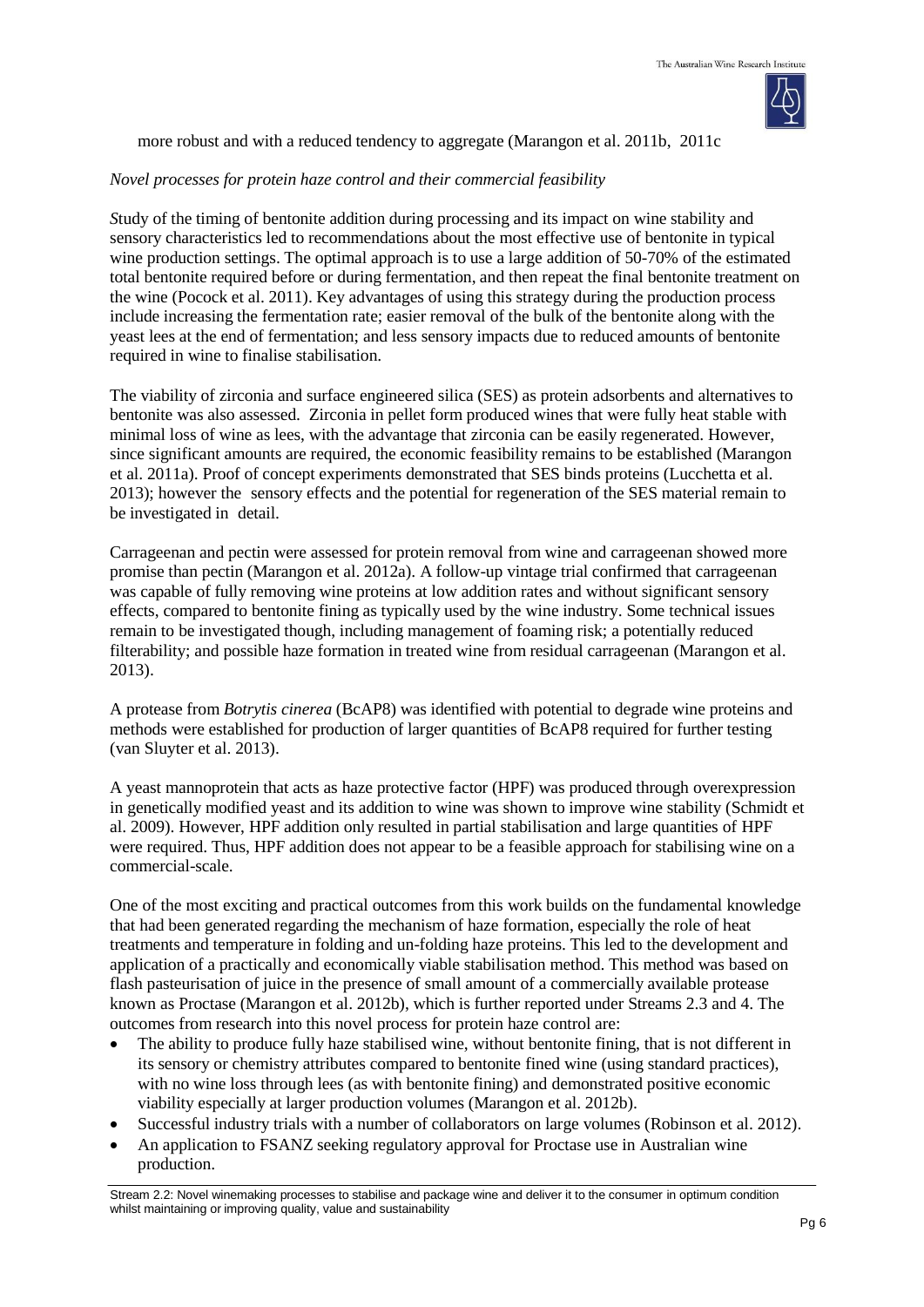

#### **Tools to estimate oxygen ingress into bottled wines and to gain an understanding of the main parameters influencing oxygen ingress into bottled wine**

At the outset of this research, oxygen measurement in wine and wine bottles was a challenging undertaking which had limited advancements in measuring and managing the impacts of oxygen in wine. The objectives were to develop an analytical tool to estimate oxygen ingress into bottled wine and to gain an understanding of the main parameters influencing this oxygen transmission rate (OTR). Initially, research focused on development and application of a dye Bis-9,10 anthracene-(4 trimethylphenyammonium) dichloride (BPAA) that responded to oxygen exposure and allowed nondestructive quantification of oxygen ingress into wine bottles (Skouroumounis and Waters 2008). While the BPAA approach was successful for model solutions, several fluorescence-based oxygen measurement technologies (e.g. PreSens, NomaSense) became widely available and this technology was subsequently utilised to quantify oxygen during winemaking, bottling and ageing of wine.

Capitalising on the Nomasense technology, a non-destructive and *in situ* OTR measurement methodology was developed with applicability to all closure technologies. The method involves fitting a bottle with two oxygen sensors, to measure dissolved and headspace oxygen, placing the sealed bottle or packaged wine inside a sealed container with nitrogen or storing in air, and calculating the OTR from the repeat oxygen measures, taking into account the amount of oxygen from closures (Ugliano et al. 2011).

Winemaking doesn't finish once the product has been bottled, and this work has improved the technical understanding of the role of oxygen on the 'in-bottle maturation' of wine (Ugliano et al. 2010). In particular, it has resulted in improved understanding of the relative contributions of DO, headspace oxygen, TPO and closure OTR to wine development post-bottling (Ugliano et al. 2011). Key findings include that:

- in the first six months after bottling, the contribution of the oxygen trapped in cylindrical closures and in the headspace is relevant to wine development and should not be ignored; and
- after six months bottle storage, ingress through the closure is generally more important than headspace oxygen or oxygen entrained in the closure.

# *The relative impact of oxygen ingress and other wine compositional factors, including variety, on wine development*

Wine composition has an important part to play in how oxygen exposure will shape a wine's development. The formation and degradation of key compounds results in a system that undergoes constant change (Waters et al. 2011). For example, this work demonstrated in Sauvignon Blanc that oxygen exposure, copper addition and glutathione all significantly affected the concentration of the key tropical aroma compound 3-mercaptohexanol (3-MH). Increased glutathione levels generally resulted in wines with increased 3-MH. Conversely, increased copper concentration at bottling generally led to decreased 3-MH concentration and most of the effect from increased copper concentration occurred at bottling. Oxygen exposure also had a significant influence on 3-MH, with lower exposure throughout post-bottling storage resulting in less loss of 3-MH (Ugliano et al. 2011).

Significant differences in the final concentration of hydrogen sulfide  $(H<sub>2</sub>S)$ , the compound responsible for rotten egg aroma, were also observed in response to changes in glutathione, copper and oxygen concentrations in Sauvignon Blanc wine (Ugliano et al. 2011). In general, wines with added glutathione always exhibited higher H2S concentrations than their corresponding untreated samples. Given the antioxidant capacity of glutathione, this higher accumulation of  $H_2S$  could be due to a lower degree of oxidation occurring in these samples; alternatively glutathione might act as a direct precursor to H<sub>2</sub>S. Oxygen exposure determined large variations in H<sub>2</sub>S content, with the highest H<sub>2</sub>S concentrations generally observed in wines with the lowest oxygen exposure. This is consistent with the generally accepted idea that extremely low oxygen exposure, such as that achieved by using certain screwcap closures, can sometimes result in conditions favouring the development of unwanted reductive aromas.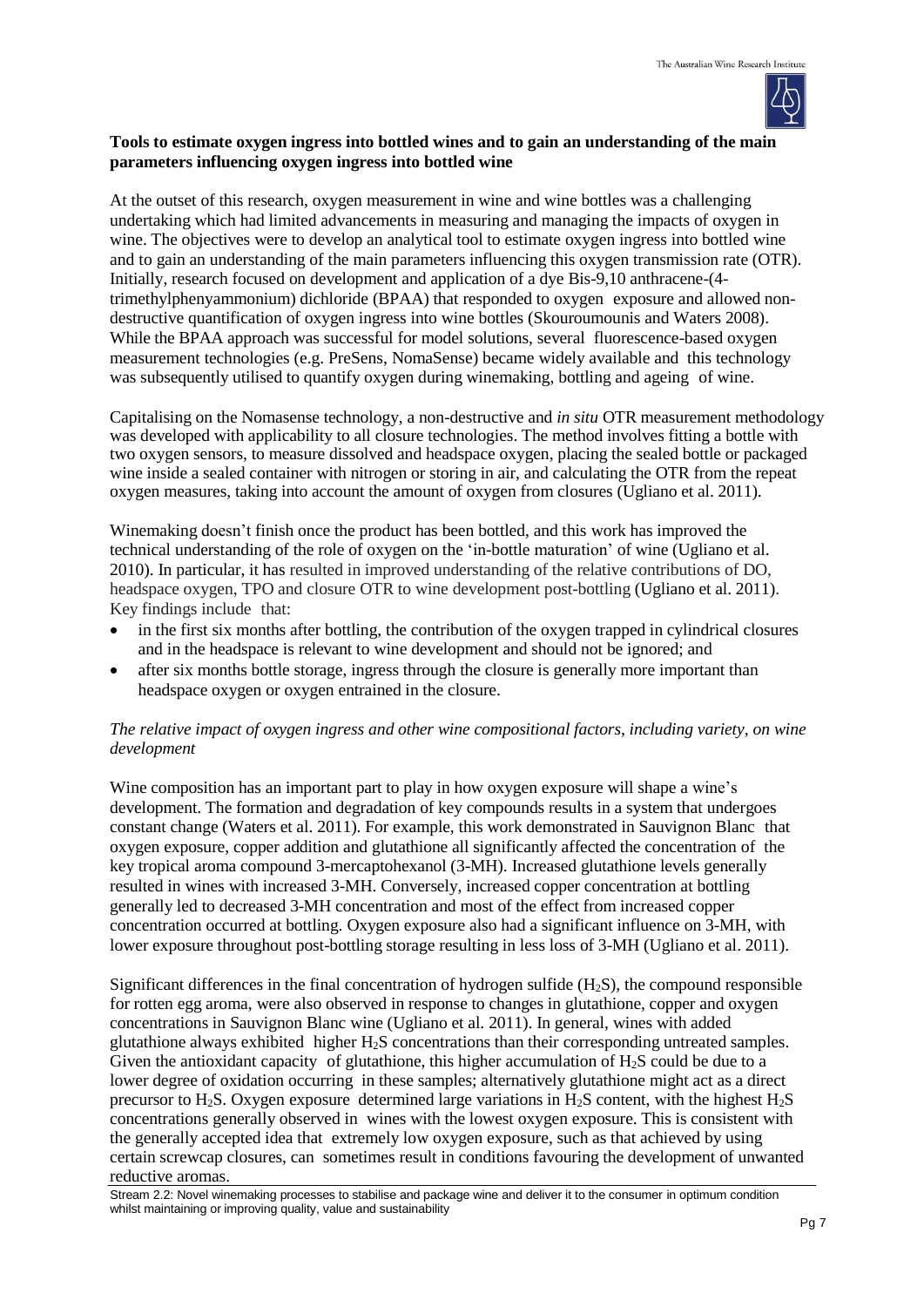

In a further study, this time with Shiraz wine, oxygen exposure post-fermentation but pre-bottling, through micro oxygenation (MOX), was compared to oxygen exposure post-bottling, through ingress through the closure (Ugliano et al*.* 2012a). The impact of low oxygen exposure on the development of 'reduced' characters was demonstrated, and it was observed that oxygen added before bottling to red wine through MOX might play a role in wine development that is similar to oxygen 'added' postbottling through the closure. In summary, both the Sauvignon Blanc and Shiraz studies (Ugliano et al*.*  2011, 2012a) demonstrated that:

- the effects of oxygen ingress into wine are modulated by wine composition;
- glutathione protects thiols responsible for varietal character in Sauvignon Blanc from oxidative losses;
- copper addition at bottling reduces the concentration of 'tropical' thiols and does not necessarily prevent H2S accumulation over time; and
- copper addition at bottling might enhance  $H_2S$  accumulation over time and thus precautionary copper additions at bottling might not prevent reductive characters developing post-bottling.

Overall, it was confirmed that oxygen exposure post-bottling influences wine development; copper can act as a pro-oxidant (stimulating oxidation); and, as expected, glutathione can act as an antioxidant (preventing oxidation). The observation that copper additions at bottling can result in the evolution of some volatile sulfur compounds (VSCs) post-bottling, such as H2S and methanethiol (MeSH), led the last stage of this work to focus on reductive aroma formation in anaerobic environments (i.e. conditions that are typical for wine bottled with screwcap closures).

# *Fate and formation of reductive aromas*

Aromas caused by some sulfur compounds can be positive (e.g. passion-fruit, grapefruit notes), while others can impact negatively on the aroma of wine. Boiled or rotten egg, sewage and rubber are descriptors associated with these negative impact low molecular weight sulfur compounds (LMWSC). The identity of several of these molecules (hydrogen sulfide, methanethiol and dimethylsulfide) is known, but debate continues over their source and the best ways to manage them.

Following on from the observation that copper additions at bottling can promote the accumulation of H2S post-bottling, the role of copper and other transition metals in the development of LMWSCs in wine was studied in greater detail (Viviers et al. 2013). Dissolved oxygen (DO) levels in a bottled wine were monitored over time to evaluate the impact of oxygen and metal ions on the production of LMWSCs. Results show that copper initially, and at a time when DO concentrations are still above the limit of quantification, reduces the concentration of  $H_2S$ . However, after four months of anaerobic storage during which time the wine had used up all the DO, the H2S concentration increased due to the presence of copper. This effect was observed to a lower extent with other metals, and a similar kinetic profile was noted for methanethiol (MeSH). Thus, copper effects vary depending on the aerobic state of the wine, and that the use and timing of copper fining pre-bottling should be carefully considered.

Early oxygen exposure in must, which occurs from the point of harvesting and crushing until bottling, has been shown to play an important role in shaping wine flavour, particularly with regard to the fate and formation of reductive aromas. Anecdotal evidence from winemakers suggested that making red wine in closed tanks might potentially preserve fruit characters, yet this approach can frequently lead to the development of 'stinky sulfur' aromas. To manage these undesirable aromas, oxygen can be introduced at different stages of the winemaking process, but the underlying principles and ideal quantities of such oxygen treatment are not well understood, nor are the post-bottling effects of earlier oxygen exposure. Commonly used options for introducing oxygen into an active red fermentation are the use of pump-overs or active aeration through fixed or removable sinters inside the tank. To remove any residual post-ferment reductive aromas, aerial racking (or splashing) and/or copper additions are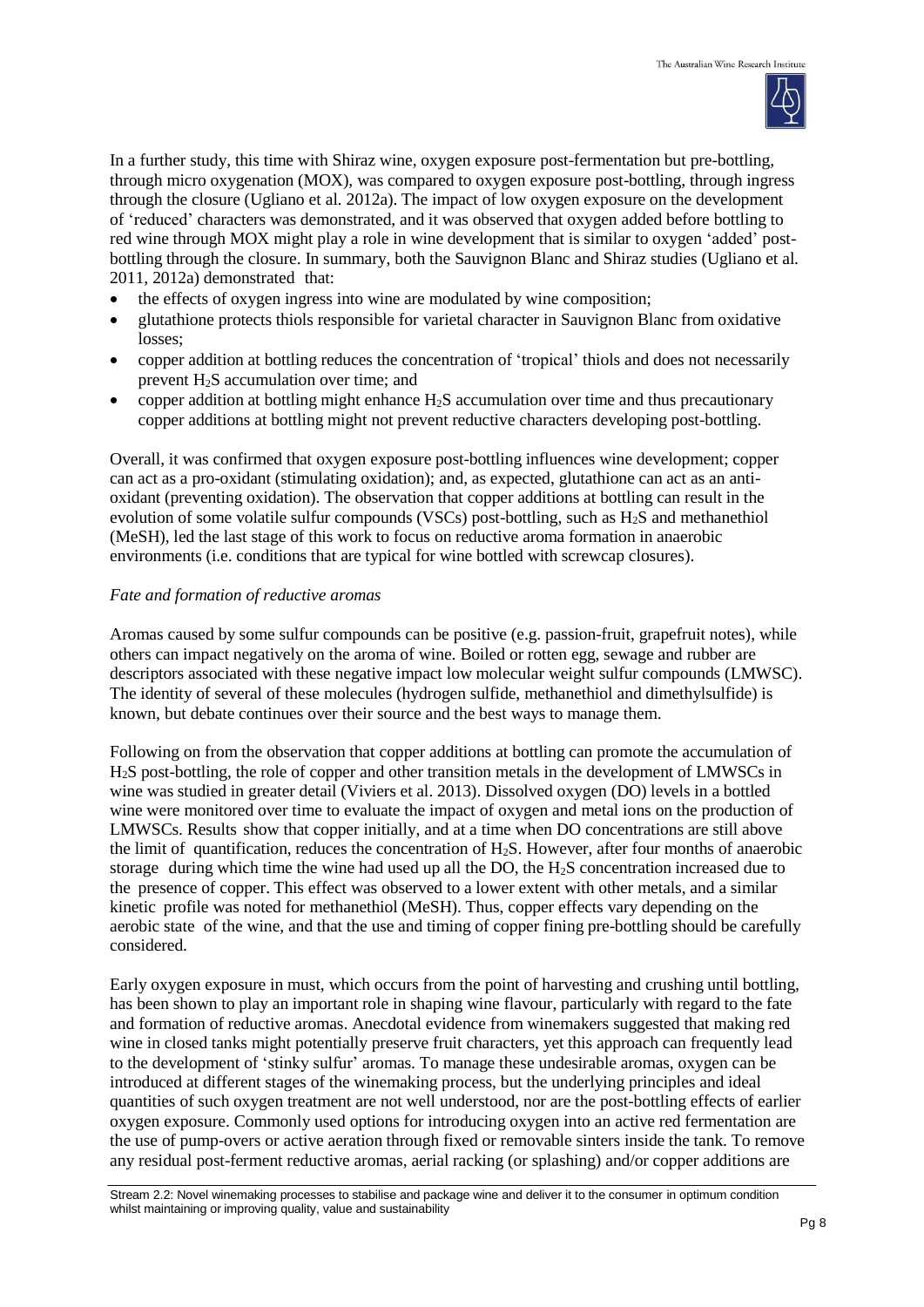

frequently employed. However, it is unclear whether the splashing involved in these operations is physically displacing (i.e. sparging) any  $H_2S$ , or whether  $H_2S$  is reacting chemically with oxygen in air to create other types of sulfur molecules, which might possibly re-emerge as negative aromas postbottling. Through winery trials (Day et al. 2013), it was shown that stinky sulfur compound formation can be stopped much earlier through the injection of air during red wine fermentations. This effect is not the consequence of physical stripping of the undesirable compound, but rather due to chemical reactions. The effect on fruity, yeast derived esters appears to be minimal. As such, the use of oxygen injections during fermentation may minimise the concentration of H2S and some stinky sulfur compounds in young wine, although its impact on the long-term development of a wine remains to be established.

# **7. Outcome and Conclusion:**

The AWRI has successfully discovered the main aspects of the mechanism of haze formation in wine; developed novel processes for protein haze control; and determined the likely commercial feasibility of such treatment(s) and their effects on wine composition and sensory properties. In particular, the main aspects of the mechanism of haze formation in wines were determined after key proteins were isolated, characterised, crystallised and used to determine the role they and other compounds have in wine hazing. Several alternatives to bentonite for the stabilisation of white wine were either tested or developed. Ultimately, the knowledge generated by this work in recent years, in particular the detailed understanding of the temperature required to unfold the haze forming proteins (Falconer et al. 2010) was used to develop a novel strategy for protein stabilisation of white wine. Juice flash pasteurisation was successfully adopted to unfold the proteins to break them down by a food grade mixture of enzymes (Aspergillopepsin I and II, AGP) commercially known as Proctase. This is the first efficient and cost-effective alternative to bentonite treatment, and most likely to become adopted as a commercially viable application by the wine industry.

A key outcome of this work stems from the increased value that can be captured by wine producers mainly due to reduced losses of wine and quality downgrades for wine recovered from lees. The discovery that the best way to use bentonite is through in-ferment addition, and that this in turn leads to faster fermentations using less bentonite, has resulted in the potential for tanks to be turned around faster. This aids process efficiency and scheduling, but without the capital investment required to adopt bentonite in-line dosing. Across all approaches that were developed and/or evaluated within this project, a 20% reduction in bentonite usage would be reasonably achievable, leading to an estimated \$10 million annual saving for the Australian wine industry from this research.

From the research into the impact of oxygen exposure on wine flavour, early oxygen exposure in crushed grapes and during fermentation might play the most important role in determining the 'undesirable sulfur' aroma of a wine. Use of oxygen early in the fermentation has been demonstrated to stop the production of hydrogen sulfide  $(H_2S)$ ; at the same time nitrogen 'sparging' did not decrease H2S, dispelling the notion that it is being physically stripped out of the wine by this process. Wines created with different oxygen levels also had differing aroma and textural attributes, confirming that oxygen exposure during fermentation can be used to create different wine styles. Early or late postferment copper treatments are effective in reducing LMWSCs, but late copper addition increases the residual copper concentration. Post-ferment aeration treatments to remediate the aroma were not very effective. This emphasises the importance of fermentation and post-fermentation practices to influence a wine's aroma stability post-bottling. In conclusion, managing 'stinky sulfur'-type aromas can be achieved using oxygen during fermentation and this approach is more effective than attempts to remediate undesirable compounds after fermentation using copper or aeration.

Over the last decade, research conducted by the AWRI has demonstrated that managing the amount of oxygen that ingresses through closures into wine after bottling can have a big effect on the aroma, texture and colour of the wine. If this 'oxygen transmision rate' (OTR) is low and the wine is also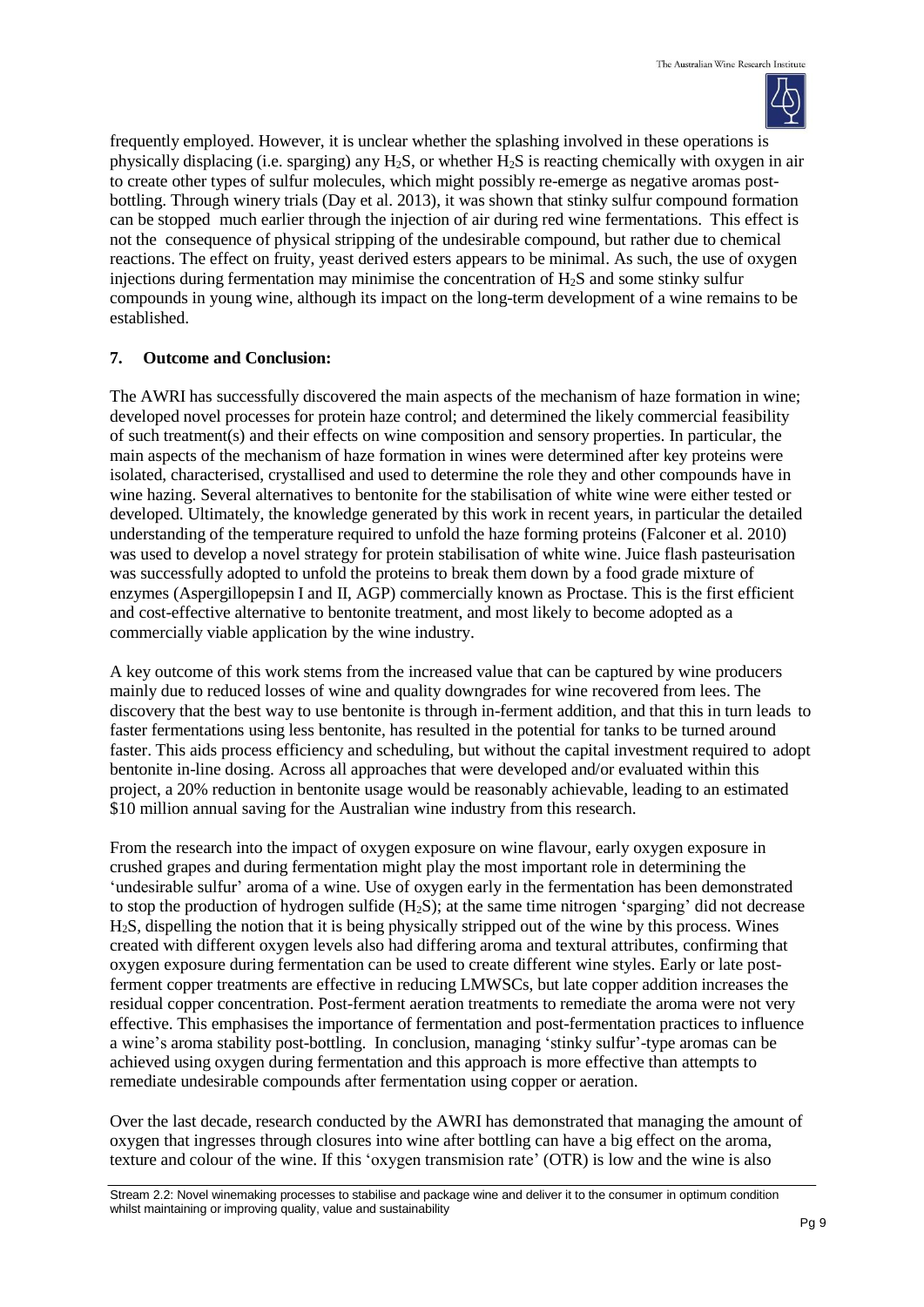

bottled without much oxygen, then a wine can form a 'reductive' aroma characterised by 'stinky sulfur'-type aromas. This is quite variable though: one type of wine might form these undesirable aromas, while another type under similar conditions might not. Research in this stream proved that copper additions at bottling can promote the accumulation of H2S post-bottling and that other transition metals affect the development of 'stinky sulfur'-type aromas in wine. Furthermore, while glutathione appears to offer significant improvements in delaying tropical aroma (3-MH) degradation over time, copper is clearly detrimental to the concentration of this key aroma compound. At the same time, glutathione, particularly in combination with copper, also results in conditions favourable to the accumulation of powerful off-odour compounds such as H2S. Oxygen exposure can be seen as a modulator of these competing pathways, with low oxygen exposure preserving 3-MH but also favouring accumulation of H<sub>2</sub>S. This means that a wine's compositional characteristics such as glutathione, copper, varietal thiol profile and oxygen exposure, all interact in a complex manner to define the sensory outcome of post-bottling storage. Exposure of red wine to oxygen through either micro-oxygenation or the closure, can lead to manipulation of wine style. The impact of oxygen entering post-bottling through the closure can, in time, have a similar effect compared to oxygen added pre-bottling through micro oxygenation. In summary, wine oxygen exposure can be readily influenced by closure selection, while the use of copper to remove and/or prevent reductive off-odours prior to bottling warrants caution and appears problematic as a 'just in case' insurance policy. Such knowledge of wine style evolution post-bottling, and the closure performance parameters that underpin it, provides winemakers with greater control over the style of their wine at the time when it is purchased by consumers. In addition, it enables a reduction in lost wine value associated with write- offs due to oxidation issues or formation of in-bottle 'stinky sulfur' aromas.

The understanding of the impact of oxygen on the 'in-bottle maturation' of wine has improved significantly as a result of research associated with this stream. The oxygen transmission rate of packaging materials drives evolution of wine style post-bottling, and this can now be quantified nondestructively for any packaging technology. This was achieved through validation and application of a new fluorescence-based oxygen measurement tool that led to improvements in total package oxygen measurement. These technological advancements were widely disseminated through extension activities. Together with a commercially accessible method to easily quantify the TPO at bottling (O'Brien et al. 2009), bottling line benchmarking across Australian and New Zealand facilities, development of a proficiency testing program for TPO and DO measurements through the Inter Winery Analysis Group, and incorporation of TPO measurement specifications into the Winemakers' Federation of Australia's Packaging Guidelines for the Australian wine industry, this research led to improved bottling line management by numerous wine businesses. The concomitant adoption of new tools for total packaging oxygen management and the much extended knowledge of the roles played by oxygen, antioxidants and metals in defining wine flavour will continue to unlock extra value by enabling wineries to minimise premature oxidation of wines, improve shelf-life, and increase control over wine style development.

# **8. Recommendations:**

This research project has identified several knowledge gaps and areas with potential to return high value through extending existing research. To facilitate the commercial use of alternatives to bentonite, it is recommended that support for obtaining FSANZ approval of Proctase in winemaking should be continued. Once formally approved, Proctase could be used for wine production in Australia, provided that the finished wine is destined for the domestic market. Wines treated with Proctase are not currently permitted for export to the European Union, but the AWRI anticipates working with the OIV to overcome this in the future (to be addressed in Project 2.2.4 of the AWRI's 2013-2018 R,D&E plan).

Research is recommended in the following areas to capitalise on the opportunities identified by this stream: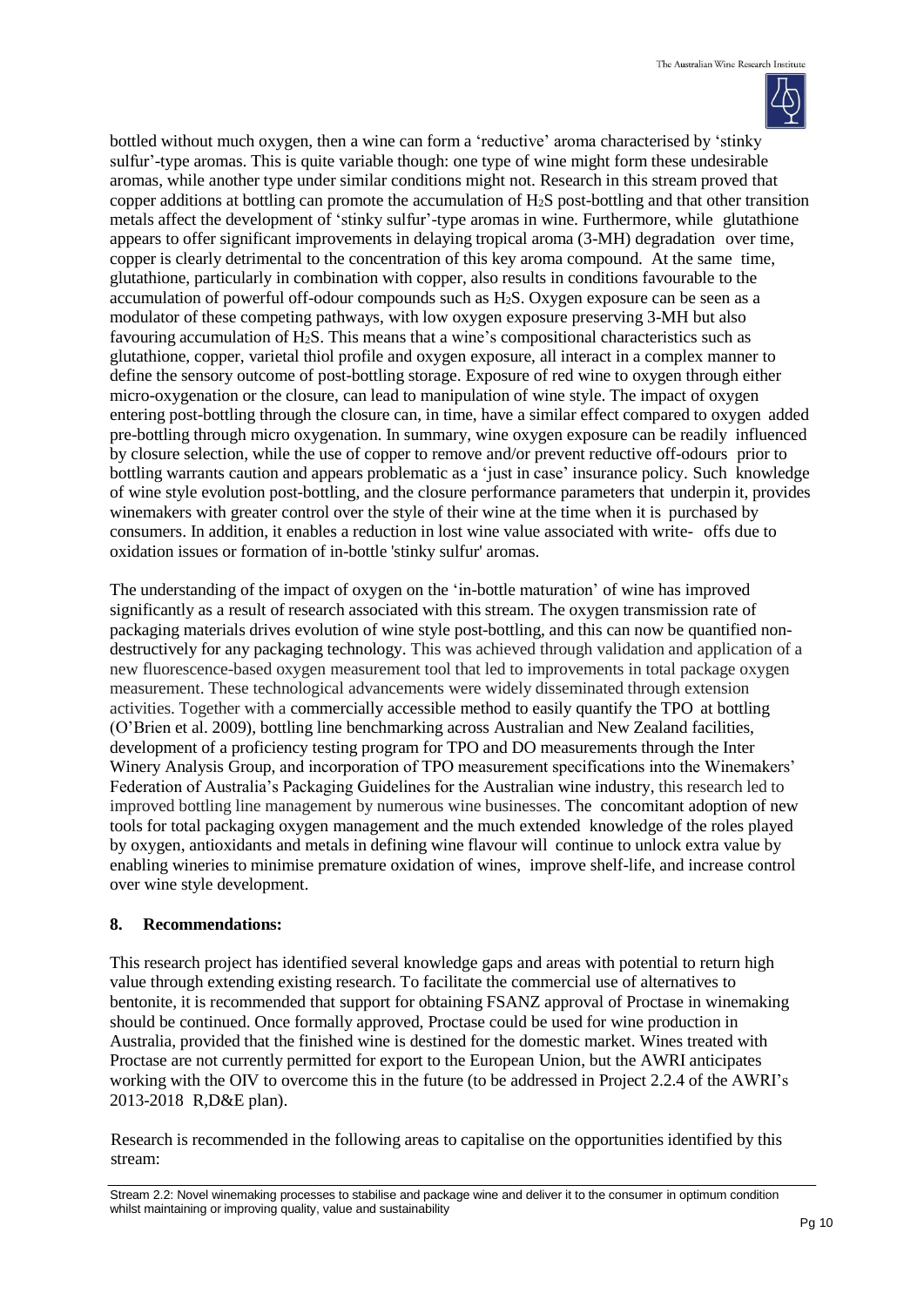

- Build on the knowledge of the haze formation mechanism through the identification of novel proteases that are active at ferment temperature ranges. This would remove the need for the protein unfolding step through pasteurisation used in the current Proctase strategy. Another opportunity is the validation of solid phase alternatives to bentonite that could be used in-line or in filter pads. While evaluating bentonite alternatives, a significant need has been identified for the development of a new predictive test for heat and hazing stability. These all have the potential to lead to a further decrease in bentonite use (to be addressed in Project 3.1.4 of the AWRI's 2013-2018 R,D&E plan).
- Continued research is required into the role of metals and their management on reductive aroma formation. This would also allow capitalisation on opportunities for modulating wine style through the introduction of oxygen during fermentation (to be addressed in Projects 3.3.2 and 3.5.3 of the AWRI's 2013-2018 R,D&E plan).
- To capture the full value of this research, continue to communicate, using a range of extension platforms, the opportunities for reducing bentonite use through addition during fermentation and using flash pasteurisation in combination with Proctase for wine stabilisation. Further extension activities would disseminate the knowledge generated through research into managing wine style through ferment oxygen exposure to modulate wine composition; best practice bottling line processes;, and closure selection that is appropriate to the anticipated shelf-life and style at point of consumption (to be addressed in Projects 4.1.1, 4.1.3, 4.1.4 and 4.3.1 in the AWRI's 2013- 2018 R,D&E plan).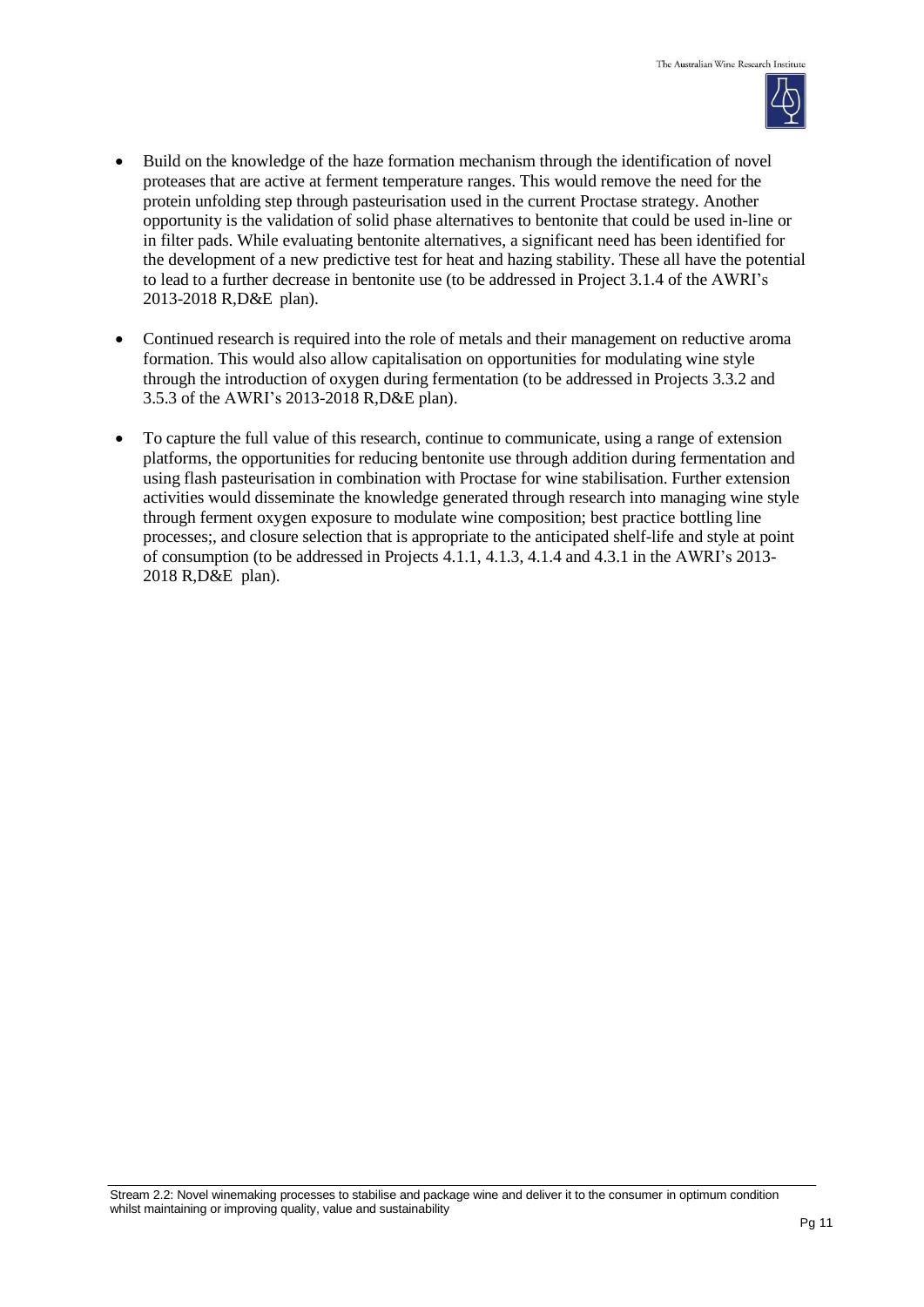

#### **9. Budget reconciliation:**

| <b>Financial Year</b> | Receipts / Income <sup>O</sup> | Outgoings / Expenditure <sup>@</sup> |
|-----------------------|--------------------------------|--------------------------------------|
| Year 1: 2006/2007     | \$541,207                      | \$541,207                            |
| Year 2: 2007/2008     | \$584,207                      | \$584,207                            |
| Year 3: 2008/2009     | \$588,731                      | \$588,731                            |
| Year 4: 2009/2010     | \$436,272                      | \$436,272                            |
| Year 5: 2010/2011     | \$545,722                      | \$545,722                            |
| Year 6: 2011/2012     | \$654,872                      | \$654,872                            |
| Year 7: 2012/2013     | \$777,220                      | \$777,220                            |
| TOTAL                 | \$4,128,231                    | \$4,128,231                          |

 Note that the GWRDC – AWRI Investment Agreement budget was established and approved at an aggregate level, with variances to budget (i.e. annual overspends and underspends) reported and considered at that same aggregate (i.e. whole of agreement) level. The receipts / income relating to a Stream for any year therefore equate to the outgoings / expenditure within that Stream for that year, as any variances between total Investment Agreement funding received and total funds expended were considered at the whole of Agreement rather than individual Stream level.

Includes a pro-rated share of Theme 5 *Executive management and administration*.

| I hereby certify that this statement is true and accurate. |                                                |       |
|------------------------------------------------------------|------------------------------------------------|-------|
|                                                            |                                                |       |
| Chris Day                                                  | Group Manager - Corporate Services 29/11/2013. |       |
| Name:                                                      | Title:                                         | Date: |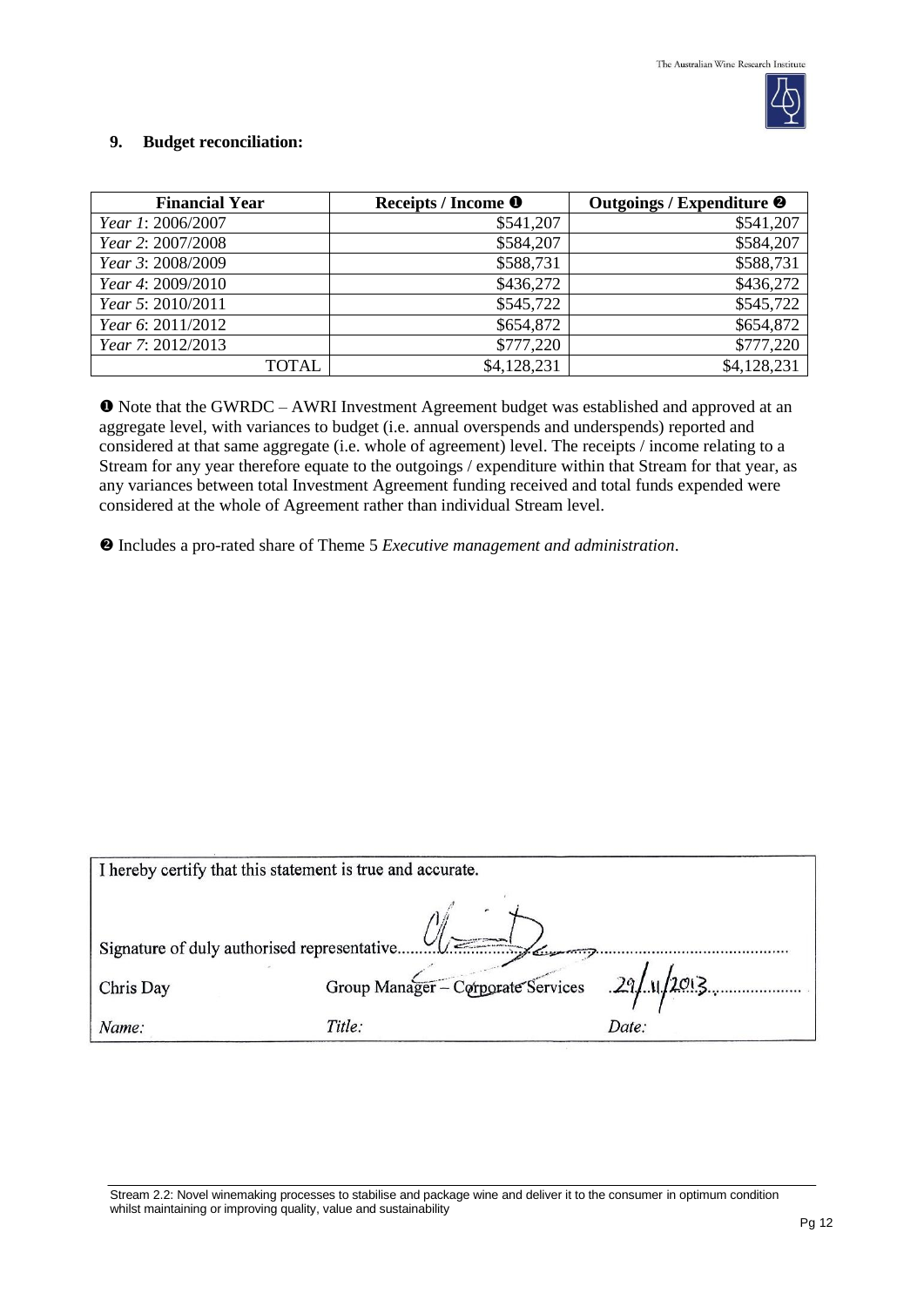

#### **10. References:**

The AWRI's R,D&E plan 2013-2018; [http://www.awri.com.au/about\\_the\\_awri/rde-plan/](http://www.awri.com.au/about_the_awri/rde-plan/)

Cozzolino, D., Curtin, C. (2012) The use of attenuated total reflectance as a tool to monitor the time course of fermentation in wild ferments. Food Control 26: 241-246.

Day, M.P., Viviers, M., Kassara, S., Smith, P.A. (2013) Post-bottling effects of early oxygen exposure during red winemaking. The 15th Australian Wine Industry Technical Conference, Sydney, New South Wales. The Australian Wine Industry Technical Conference Inc., Adelaide, South Australia.

Du Toit, W.J., Lisjak, K., Stander, M., Prevoo, D. (2007) Using LC-MSMS to assess glutathione levels in south African white grape juices and wines made with different levels of oxygen. Journal of Agricultural and Food Chemistry 55: 2765–2769.

Falconer, R.J., Marangon, M., Van Sluyter, S.C., Neilson, K.A., Chan, C., Waters, E.J. (2010) Thermal stability of thaumatin-like protein, chitinase, and invertase isolated from Sauvignon blanc and Semillon juice and their role in haze formation in wine. Journal of Agricultural and Food Chemistry 58: 975–980.

Gazzola, D., Van Sluyter, S.C., Curioni, A. et al. (2012) Roles of proteins, polysaccharides, and phenolics in haze formation in white wine via reconstitution experiments. Journal of Agricultural and Food Chemistry 60: 10666–10673.

Lucchetta, M., Pocock, K.F., Waters, E.J., Marangon, M. (2013) Use of zirconium dioxide during fermentation as an alternative to protein fining with bentonite for white wines. American Journal of Enology and Viticulture 64(3): 400-404.

Marangon, M., Van Sluyter, S.C., Haynes P.A., Waters E.J. (2009) Grape and wine proteins: their fractionation by hydrophobic interaction chromatography and identification by chromatographic and proteomic analysis. Journal of Agricultural and Food Chemistry 57: 4415–4425.

Marangon M., Lucchetta M., Waters E.J. (2011a) Protein stabilisation of white wines using zirconium dioxide enclosed in a metallic cage. Australian Journal of Grape and Wine Research 17: 28–35.

Marangon M., Sauvage F-X., Waters E.J., Vernhet A. (2011b) Effects of ionic strength and sulfate upon thermal aggregation of grape chitinases and thaumatin-like proteins in a model system. Journal of Agricultural and Food Chemistry 59: 2652–2662.

Marangon, M., Van Sluyter, S.C., Neilson, K.A., Chan, C. Haynes, P.A., Waters, E.J., Falconer, R.J. (2011c) Roles of grape thaumatin-like protein and chitinase in white wine haze formation. Journal of Agricultural and Food Chemistry 59: 733–740.

Marangon, M., Lucchetta, M., Duan, D., Stockdale, V.J., Hart, A., Rogers, P.J., Waters, E.J. (2012a) Protein removal from a Chardonnay juice by addition of carrageenan and pectin. Australian Journal of Grape and Wine Research 18: 194–202.

Marangon, M., Van Sluyter, S.C., Robinson, E.M.C., Muhlack, R., Holt, H., Haynes, P.A., Godden, P.W., Smith, P.A., Waters, E.J. (2012b) Degradation of white wine haze proteins by Aspergillopepsin I and II during juice flash pasteurization. Food Chemistry 135: 1157–1165.

Stream 2.2: Novel winemaking processes to stabilise and package wine and deliver it to the consumer in optimum condition whilst maintaining or improving quality, value and sustainability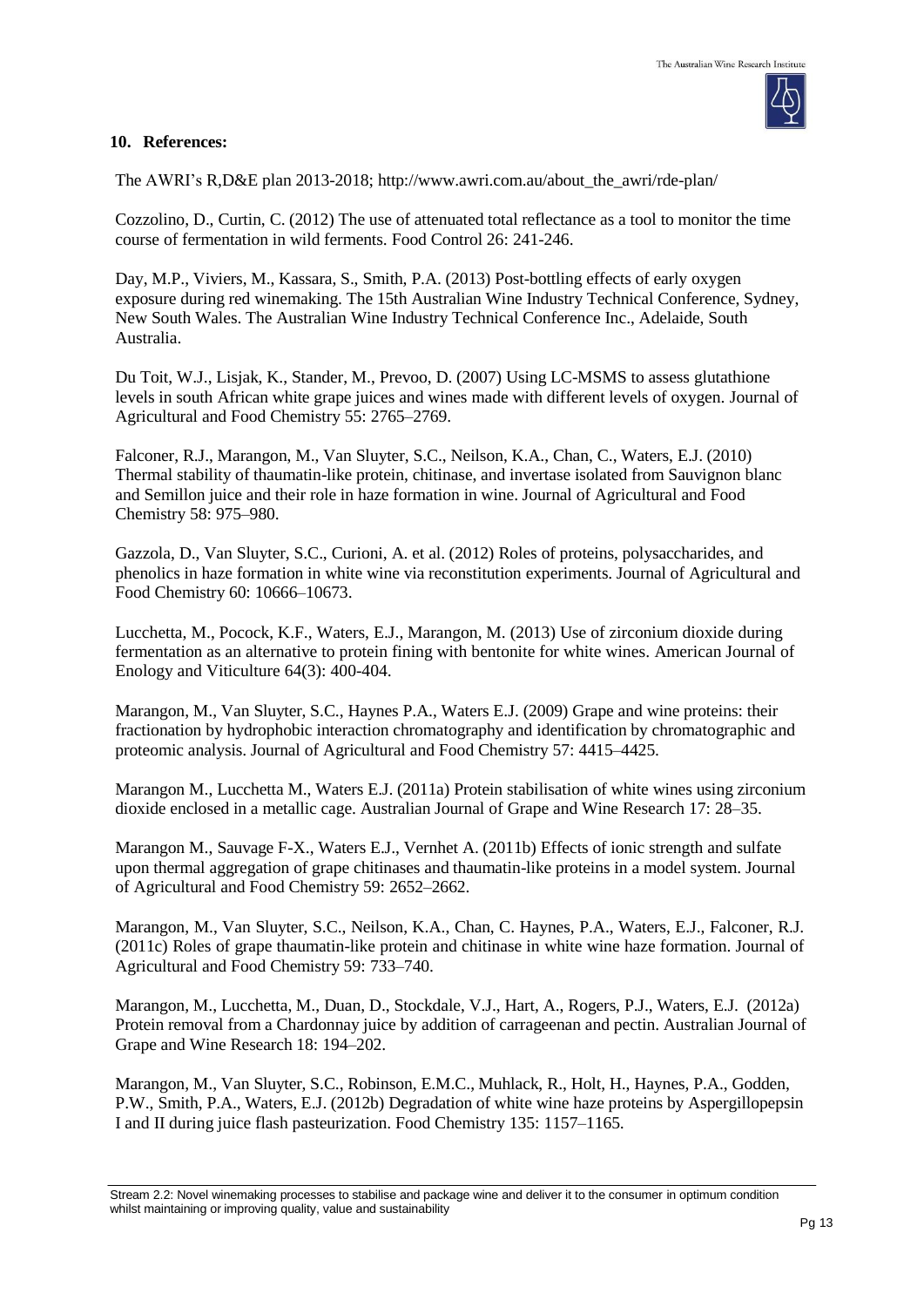Marangon, M., Stockdale, V.J., Trethewey, T., Munro. P., Schulkin. A., Holt H.E., Smith, P.A., (2013) Addition of carrageenan at different stages of winemaking for white wine protein stabilization. Journal of Agricultural and Food Chemistry 61: 6516-6524.

O'Brien, V.T., Colby, C., Nygaard, M. (2009) Managing oxygen ingress at bottling. Australian and New Zealand Wine Industry Journal, 24 (1): 24-29.

Pocock K.F., Salazar F.N., Waters E.J. (2011) The effect of bentonite fining at different stages of white winemaking on protein stability. Australian Journal of Grape and Wine Research 17: 280–284.

Robinson, E., Scrimgeour, N., Marangon, M., Muhlack, R., Smith, P., Godden, P., Johnson, D. (2012) Beyond Bentonite. Wine & Viticulture Journal 27 (6): 20–26.

RCSB protein databank - see links: <http://www.rcsb.org/pdb/explore/explore.do?structureId=4L5H> <http://www.rcsb.org/pdb/search/structidSearch.do?structureId=4JRU> <http://www.rcsb.org/pdb/search/structidSearch.do?structureId=4MBT>

Schmidt, S.A., Tan, E.L. Brown, S., Nasution, U.J., Pettolino, F., Macintyre, O.J., Lopes, M.D.B., Waters, E.J., Anderson, P.A. (2009) Hpf2 glycan structure is critical for protection against protein haze formation in white wine. Journal of Agricultural and Food Chemistry 57: 3308–3315.

Siebert, T.E., Solomon, M.R., Pollnitz, A.P., Jeffery, D.W. (2010) Selective determination of volatile sulfur compounds in wine by gas chromatography with sulfur chemiluminescence detection. Journal of Agricultural and Food Chemistry 58: 9454–9462.

Seiwert, B., Karst, U. (2007) Simultaneous LC/MS/MS determination of thiols and disulfides in urine samples based on differential labelling with ferrocene-based maleimides. Analytical Chemistry 79: 7131–7138.

Skouroumounis, G.K., Kwiatkowski, M.J., Francis, I.L., Oakey, H., Capone, D.L., Duncan, B., Sefton, M.A., Waters, E.J. (2005) The impact of closure type and storage conditions on the composition, colour and flavour properties of a Riesling and a wooded Chardonnay wine during five years ' storage. Australian Journal of Grape and Wine Research 11: 369-377.

Skouroumounis, G.K., Waters, E.J. (2008) Oxygen ingress into bottled wine. Practical Vineyard and Winery July/August 2008: 6-14.

Thiel, G., Geisler, G., Blechschmidt, I., Danzer, K. (2004) Determination of trace elements in wines and classification according to their provenance. Analytical and Bioanalytical Chemistry 378: 1630– 6.

Ugliano, M., Kwiatkowski, M.J., Travis, B., Francis, I.L., Waters, E.J., Herderich, M.J., Pretorius, I.S (2010) Post-bottling management of oxygen to reduce off-flavor formation and optimize wine style. Australian and New Zealand Wine Industry Journal 30 (6): 14–21, 49.

Ugliano, M., Kwiatkowski, M., Vidal, S., Capone, D. , Siebert, T.E., Dieval, J-B., Aagaard, O., Waters, E.J. (2011) Evolution of 3-mercaptohexanol, hydrogen sulfide, and methyl mercaptan during bottle storage of Sauvignon Blanc wines. Effect of glutathione, copper, oxygen exposure and closure-derived oxygen. Journal of Agricultural and Food Chemistry 59: 2564–2572.

Ugliano, M., Dieval. J.-B., Siebert, T.E., Kwiatkowski, M., Aagaard, O., Vidal, S., Waters E.J. (2012a) Oxygen consumption and development of volatile sulfur compounds during bottle aging of

Stream 2.2: Novel winemaking processes to stabilise and package wine and deliver it to the consumer in optimum condition whilst maintaining or improving quality, value and sustainability